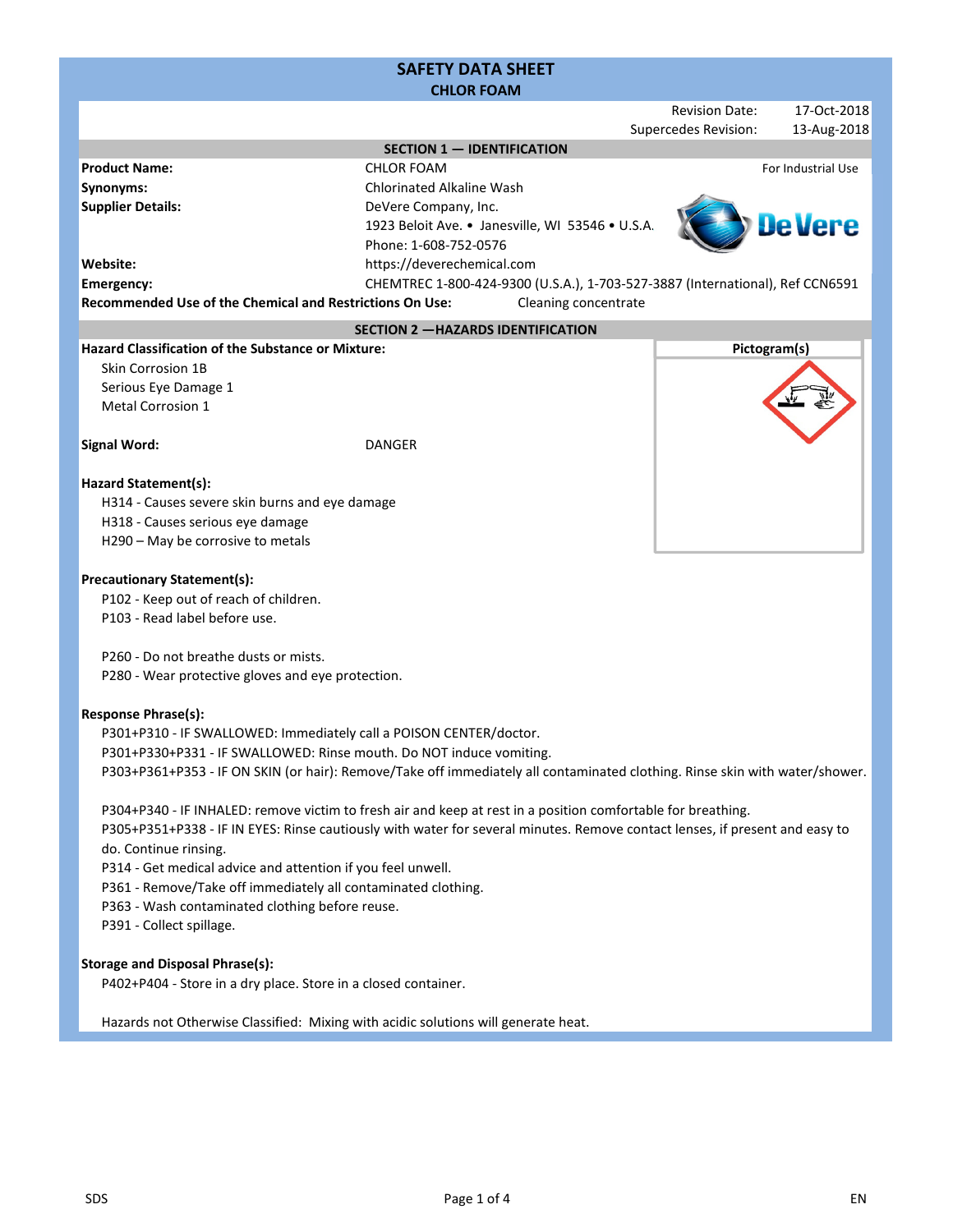# SAFETY DATA SHEET CHLOR FOAM SECTION 3 — COMPOSITION/INFORMATION ON INGREDIENTS

#### Product is a Mixture according to 29 CFR 1910.1200.

| Thought is a mixture according to $25$ cm $1510.1200$ . |                   |            |
|---------------------------------------------------------|-------------------|------------|
| <b>Chemical Name</b>                                    | <b>CAS Number</b> | %          |
| SODIUM HYDROXIDE                                        | 1310-73-2         | $10 - 30%$ |
| SODIUM HYPOCHLORITE                                     | 7681-52-9         | 1 - 5%     |
|                                                         |                   |            |

Impurities and stabilizing additives, which are themselves classified and which contribute to the classification of the chemical: None Specific chemical identity and/or exact percentage (concentration) of composition has been withheld in accordance with a trade secret claim according to Appendix E 29 CFR 1910.1201.

# SECTION 4 — FIRST-AID MEASURES

Note to Physician: Treat symptomatically and supportively. Show this SDS to the doctor in attendance.

IF IN EYES: Rinse cautiously with water for several minutes. Remove contact lenses, if present and easy to do. Continue rinsing.

IF ON SKIN (or hair): Remove/Take off immediately all contaminated clothing. Rinse skin with water/shower.

IF INHALED: Remove victim to fresh air and keep at rest in a position comfortable for breathing.

IF SWALLOWED: Rinse mouth. Do NOT induce vomiting. Immediately call a POISON CENTER/doctor. Never give anything by mouth to an unconscious person.

## SECTION 5 — FIRE-FIGHTING MEASURES

This product is not flammable and not explosive. As in any fire, wear a self-contained breathing apparatus in pressure-demand, MSHA/NIOSH approved (or equivalent), and full protective gear.

Product does not increase any hazards commonly associated with fire.

Use extinguishing devices in accordance with government directives. Use apropriate extinguishing media for surrounding materials.

## SECTION 6 — ACCIDENTAL RELEASE MEASURES

Contain spills and dispose according to local and federal regulations. Observe the protection measures described in Section 8. Avoid materials and products which are incompatible with the product as shown in Section 10. Never dispose of this or any industrial cleaning product with residential waste. ELIMINATE all ignition sources (no smoking, flares, sparks or flames in the immediate area. Isolate hazard area. Keep unnecessary and unprotected personnel from entering. See Section 13 for disposal methods.

### SECTION 7 — HANDLING AND STORAGE

STORAGE: Store in an original, tightly closed container in a secure area out of reach of children and domestic animals away from sources of heat. Do not store food, beverages or tobacco products in the storage area. Store away from incompatible materials (see Section 10). Handle in accordance with good industrial hygiene and safety practices. If product becomes frozen, thaw and mix well before use. Store in non-metal container with non-metal inner liner.

HANDLING: Use proper personal protective equipment as indicated in Section 8. Avoid contact with eyes, skin or clothing. Avoid inhalation and use only in well-ventilated areas. Wash thoroughly with soap and water after handling.

| SECTION 8 - EXPOSURE CONTROLS / PERSONAL PROTECTION |                  |                  |  |  |
|-----------------------------------------------------|------------------|------------------|--|--|
| <b>Chemical Name</b>                                | <b>OSHA PEL</b>  | <b>ACGIH TLV</b> |  |  |
| <b>SODIUM HYDROXIDE</b>                             | $2 \text{ mg/m}$ | 1 mg/m $3$       |  |  |
| <b>SODIUM HYPOCHLORITE</b>                          | N/A              | N/A              |  |  |
|                                                     |                  |                  |  |  |
|                                                     |                  |                  |  |  |

Hygiene Measures: Eye wash station and safety shower should be provided. Do not eat drink or smoke where material is stored, handled or used. Wash hands thoroughly after handling and before eating or smoking. Use chemical safety glasses to avoid eye contact. Use impervious and chemical resistant gloves. Use impervious body covering clothes and shoes. Eye Protection: Hand Protection: Skin and Body: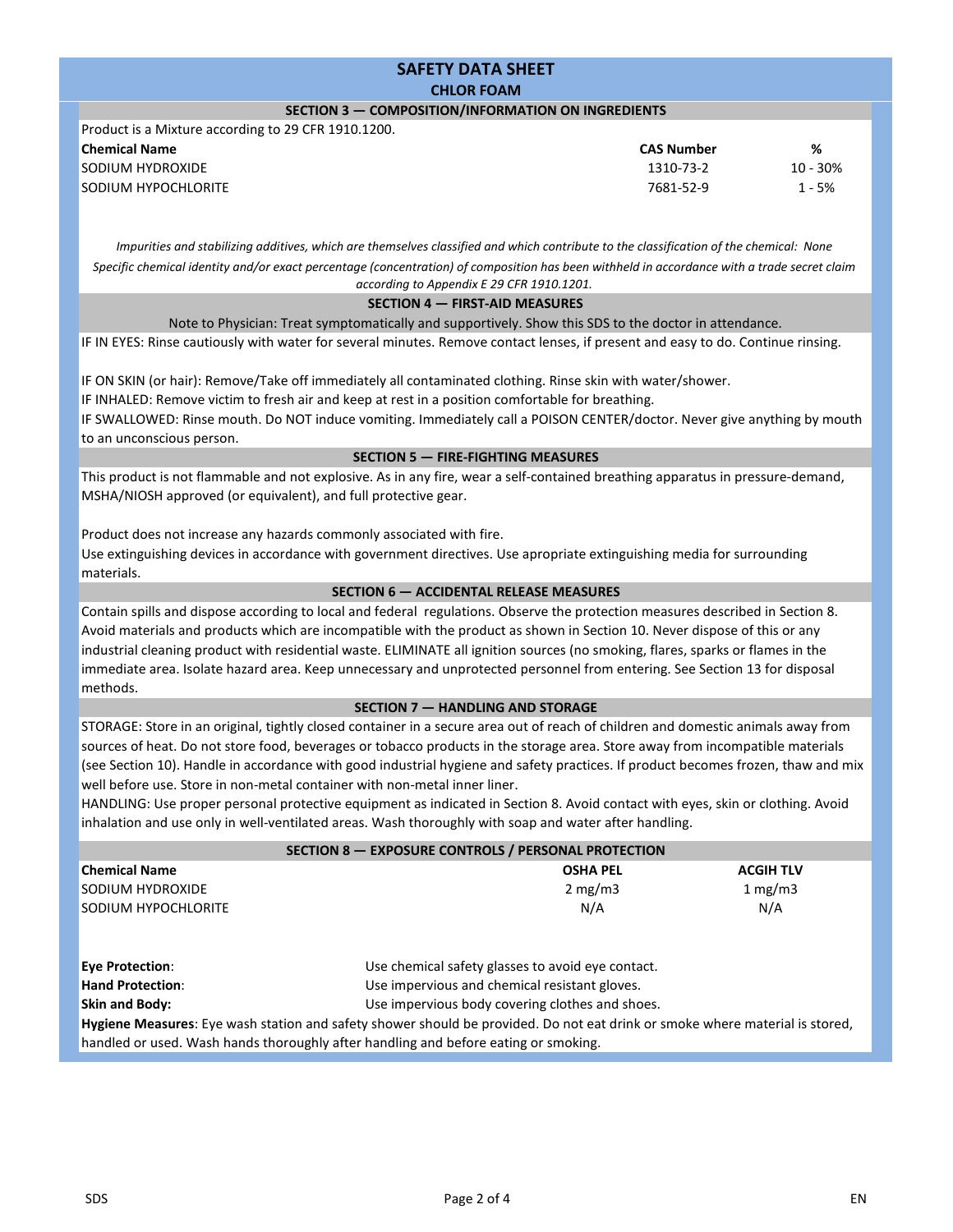#### SAFETY DATA SHEET CHLOR FOAM SECTION 9 — PHYSICAL AND CHEMICAL PROPERTIES Appearance: Odor: Solubility in Water: Flash Point: Flammability: Yellow liquid Chlorine  $> 13$ 1.23 (Water = 1.00) -14.2°C (6.4)°F Complete at recommended dilutions Not Available Not Flammable pH: Relative Density: Melting point/freezing point:

Note: The above properties are typical values and are not to be construed as a guaranteed analysis for any specific lot or as specifications for the product. Vapor pressure, odor threshold, vapor density, initial boiling point, boiling range, evaporation rate, upper/lower flammability or explosive limits, auto-ignition temperature and viscosity are either not relevant to this type of material or not available.

| <b>SECTION 10 - STABILITY AND REACTIVITY</b>                                  |                                                                                            |  |  |  |
|-------------------------------------------------------------------------------|--------------------------------------------------------------------------------------------|--|--|--|
| <b>Reactivity:</b>                                                            | Product will react with incompatible materials to generate heat                            |  |  |  |
| <b>Chemical Stability:</b>                                                    | Stable under ordinary conditions of use and storage                                        |  |  |  |
| <b>Possibility of Hazardous Reactions:</b>                                    | Product can generate heat if exposed to incompatibilities                                  |  |  |  |
|                                                                               |                                                                                            |  |  |  |
| <b>Hazardous Decomposition Products:</b>                                      | None known                                                                                 |  |  |  |
| <b>Hazardous Polymerization:</b>                                              | Will not occur                                                                             |  |  |  |
| Incompatibilities:                                                            | This product is not compatible with acidic solutions                                       |  |  |  |
| <b>Conditions to Avoid:</b>                                                   | Do not dispose of this product with residential waste                                      |  |  |  |
|                                                                               | Contact with incompatible materials                                                        |  |  |  |
| Safety Issues That May Arise Should Product Change in Physical Appearance:    |                                                                                            |  |  |  |
|                                                                               | Dispose of product immediately per Section 13 should it become discolored.                 |  |  |  |
| SECTION 11 - TOXICOLOGICAL INFORMATION                                        |                                                                                            |  |  |  |
| <b>Likely Routes of Exposure:</b>                                             | Skin, inhalation, ingestion and eye contact                                                |  |  |  |
| <b>Acute Toxicity:</b>                                                        | No information available on this product.                                                  |  |  |  |
| Symptoms related to the physical, chemical and toxicological characteristics: |                                                                                            |  |  |  |
|                                                                               | Contact with concentrated product can cause physical damage to eyes or skin                |  |  |  |
|                                                                               | Delayed and immediate effects and also chronic effects from short- and long-term exposure: |  |  |  |
|                                                                               | Contact with skin or eyes already damaged by product can cause further damage              |  |  |  |
| <b>Numerical measures of toxicity:</b>                                        | None known                                                                                 |  |  |  |
| Carcinogenicity:                                                              | Not classified by IARC, OSHA, or EPA. Not included in NTP 12 the report on                 |  |  |  |
|                                                                               | carcinogens.                                                                               |  |  |  |
| SECTION 12 - ECOLOGICAL INFORMATION                                           |                                                                                            |  |  |  |
| <b>Ecotoxicity:</b>                                                           | This product may be toxic to aquatic life in high concentrations.                          |  |  |  |
| Persistence and degradability:                                                | Majority of product quickly degrades to naturally occurring molecules. No                  |  |  |  |
|                                                                               | detectable environmental persistence expected from regular use.                            |  |  |  |
| <b>Bioaccumulative potential:</b>                                             | Will not bioaccumulate under normal use.                                                   |  |  |  |
| Mobility in soil:                                                             | No data available.                                                                         |  |  |  |
| <b>SECTION 13 - DISPOSAL CONSIDERATIONS</b>                                   |                                                                                            |  |  |  |
|                                                                               |                                                                                            |  |  |  |

Dispose of in a manner consistent with federal, state, and local regulations. Chemical waste generators must determine whether a discarded chemical is classified as a hazardous waste. US EPA guidelines for the classification determination are listed in 40 CFR Parts 261. Additionally, waste generators must consult state and local hazardous waste regulations to ensure complete and accurate classification. Observe all federal, state, and local environmental regulations.

Use all material. Do not waste. Rinse product to drain after use; follow with plenty of water.